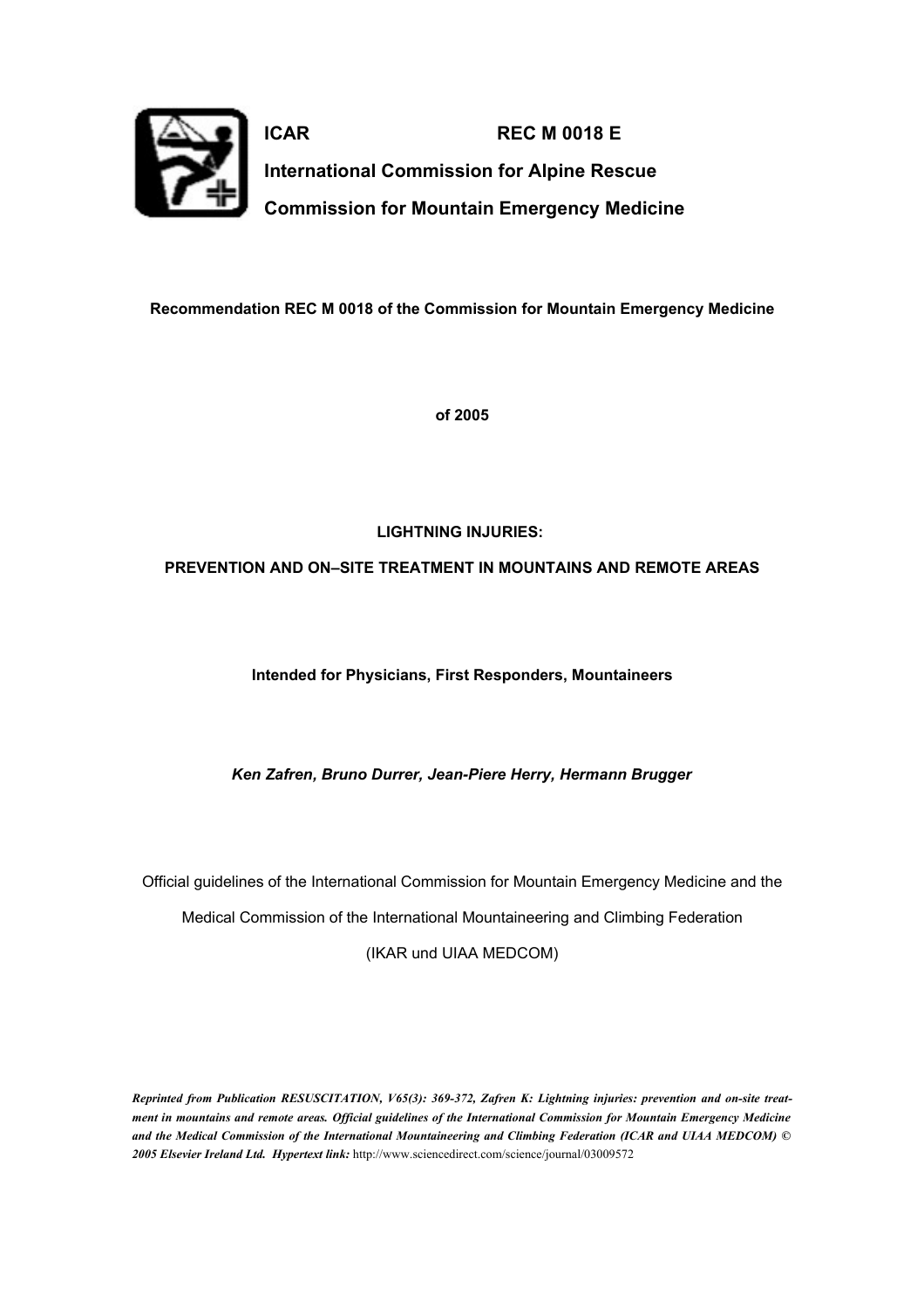# **SHORT COMMUNICATION LIGHTNING INJURIES: PREVENTION AND ON-SITE TREATMENT IN MOUNTAINS AND REMOTE AREAS.**

# *OFFICIAL GUIDELINES OF THE INTERNATIONAL COMMISSION FOR MOUNTAIN EMER-GENCY MEDICINE AND THE MEDICAL COMMISSION OF THE INTERNATIONAL MOUNTAINEERING AND CLIMBING FEDERATION*

## *(ICAR AND UIAA MEDCOM)*

**Intended for physicians, paramedics and mountaineers**

Ken Zafren<sup>a</sup>, Bruno Durrer<sup>b</sup>, Jean-Pierre Herry<sup>c</sup>, Hermann Brugger<sup>d,\*</sup>

- <sup>a</sup> Division of Emergency Medicine Stanford University Medical Center, Stanford, CA, 10181 Curvi St., Anchorage, AK 99507 USA
- <sup>b</sup> The Medical Commission of the International Mountaineering and Climbing Federation, CH-3822 Lauterbrunnen, Switzerland
- <sup>c</sup> The Medical Commission of the International Mountaineering and Climbing Federation, Ecole National de Ski et d'Alpinisme, Route du Bouchet, F-74400 Chamonix, France
- <sup>d</sup>The International Commission for Mountain Emergency Medicine, Europastrasse 17, I-39031 Bruneck, Italy
- \* Corresponding author. Tel: +39-0474-554235; fax: +39-0474-553422.

*E-mail address:* [brugger.med@pass.dnet.it](mailto:brugger.med@pass.dnet.it) (H. Brugger).

*This article reflects the consensus of opinion of ICAR-MEDCOM (International Commission for Mountain Emergency Medicine) and UIAA-MEDCOM (Medical Commission of the International Mountaineering and Climbing Federation) which have full responsibility for the content.*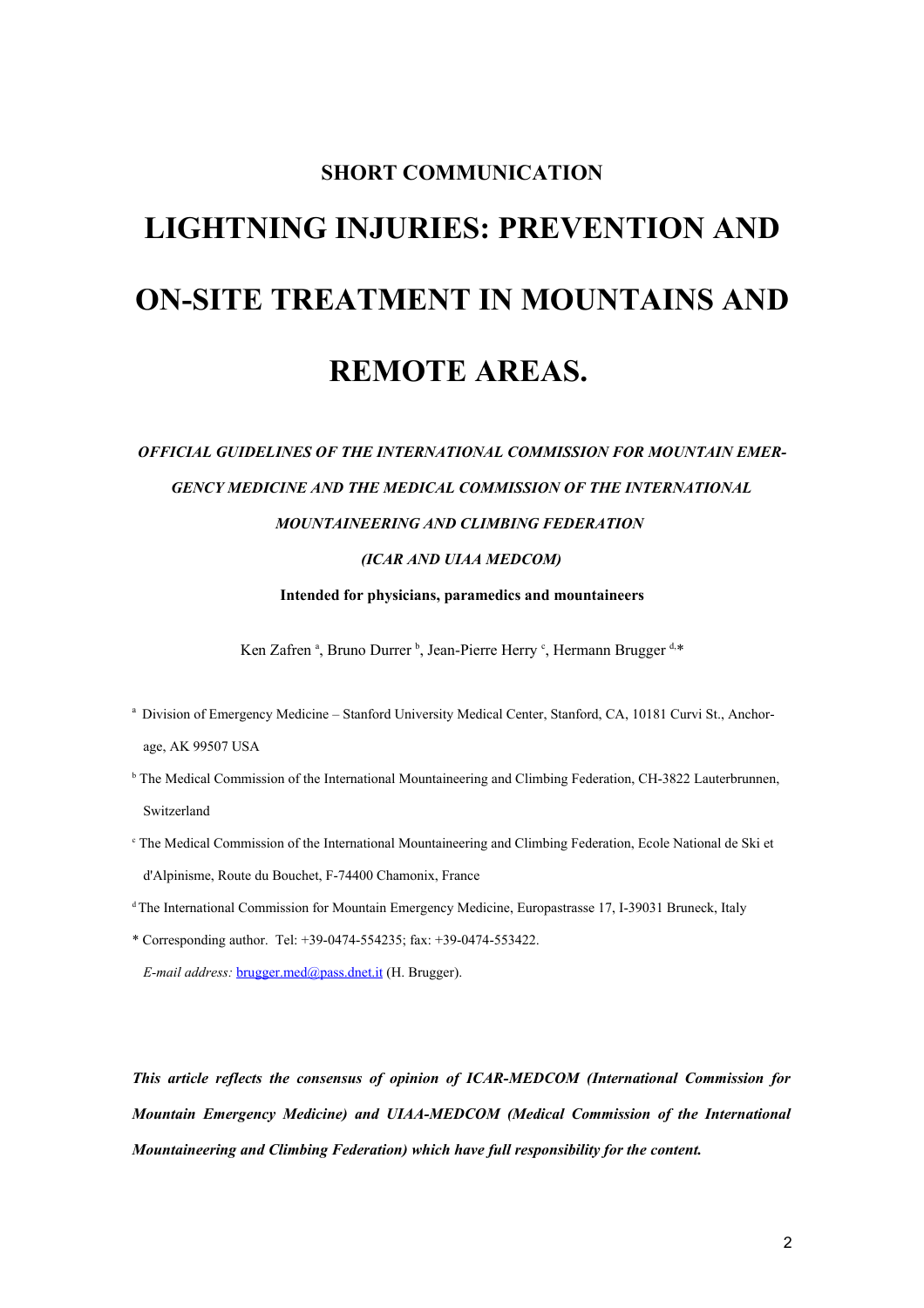#### Abstract

Lightning is a hazard during outdoor activities, especially for hikers and mountaineers. Specific preventive measures include staying off ridges and summits, and away from single trees. If possible, stay close to a wall but keeping a distance of at least 1 m away from the wall. All metal objects (carabiners, crampons, ice-axe, ski poles etc.) should be removed and stored away safely. Lightning currents can follow wet ropes. To prevent blunt trauma the helmet should not be removed. Move as quickly as possible away from wire ropes and iron ladders. The crouch position should be adopted immediately if there is a sensation of hair "standing on end". Crackling noises or a visible glow indicate an imminent lightning strike. Rescue of lightning victims may be hazardous. Airborne helicopters can be struck by lightning with disastrous effects. It is prudent to wait until the danger of further strikes has passed. Treatment of lightning victims is based upon the ABCs – (Assessment) Airway, Breathing and Circulation. Victims who are not breathing can often be resuscitated and should be helped first. Respiratory arrest may be prolonged, but the prognosis can be excellent if breathing is supported. Standard Advanced Life Support (ALS), if necessary, should be given at the scene.

*Keywords*: Cardiopulmonary resuscitation (CPR), Emergency treatment, Lightning injury, Prevention, Mountain Rescue, Respiratory Arrest.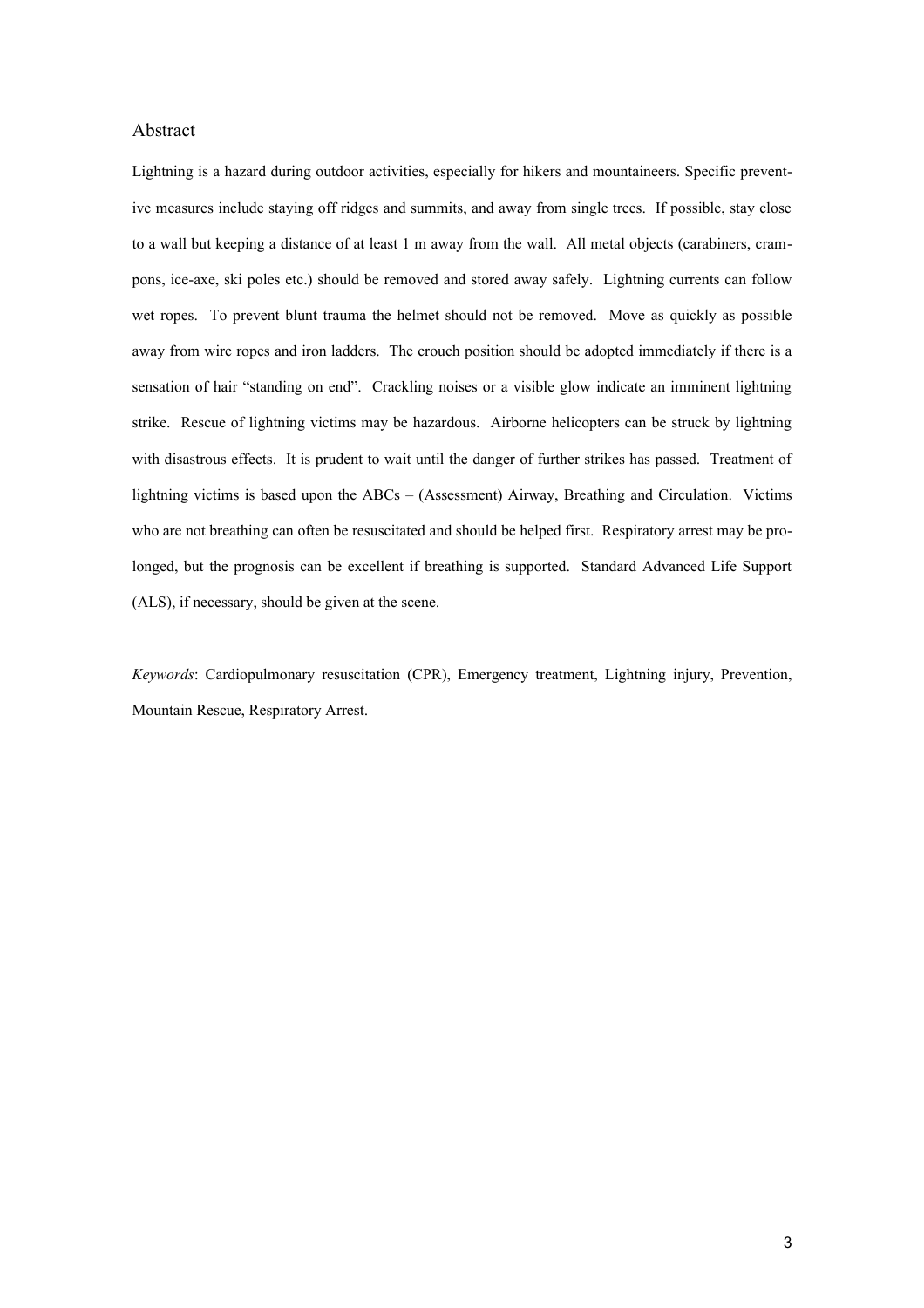#### 1. Introduction

Lightning is estimated to kill about 1000 people worldwide every year [1], but about 70% of lightning injuries are not fatal [2]. Most fatalities are the result of immediate cardio-respiratory arrest [3]. Persons who are merely stunned or lose consciousness without cardio-respiratory arrest are unlikely to die [2]. Lightning is a hazard during outdoor activities, especially for hikers and mountaineers in most temperate and tropical remote areas. For hikers and mountaineers it is often particularly difficult to find a protected place in the wilderness [4]. Nevertheless, lightning injuries are largely avoidable by taking certain precautions [5].

#### 2. Mechanisms of injury

In contrast to high voltage e.g. from power lines lightning produces massive current impulse of very short duration. There are different mechanisms of injury [2].

1. Lightning may produce injury by a direct strike on a person in the open. This is often fatal.

2. More often, current splashes from a tree or other object, or from a person standing nearby (side flash).

3. Contact injury occurs if a person is touching an object that is hit or splashed by lightning e.g. the fixtures of a via ferrata (a climbing route using metal ladders and cables).

4. When lightning hits the ground, the current spreads out. If one point of contact is farther from the strike than another, a voltage difference will exist and current will flow across the body between the two points (ground current).

5. Blunt injury may be caused by the shock wave produced by lightning or by muscle contractions caused by the current. Mountaineers may lose balance and fall, or may be knocked down during climbing.

#### 3. Prevention

Lightning injuries are largely avoidable by taking proper precautions. A tour should take note of the weather forecast. Thunderstorms with lightning in the mountains occur mainly during summer months in the late afternoon and night.

Lightning is associated with cumulonimbus clouds, but may travel many kilometres in front of a thunderstorm. At such times, it can occur in a clear blue sky and the thunder is too far away to be heard. The beginning and end of a storm are the most dangerous times. The "30-30" rule states that there is a danger of being struck when the interval between seeing the lightning and hearing the thunder is less than 30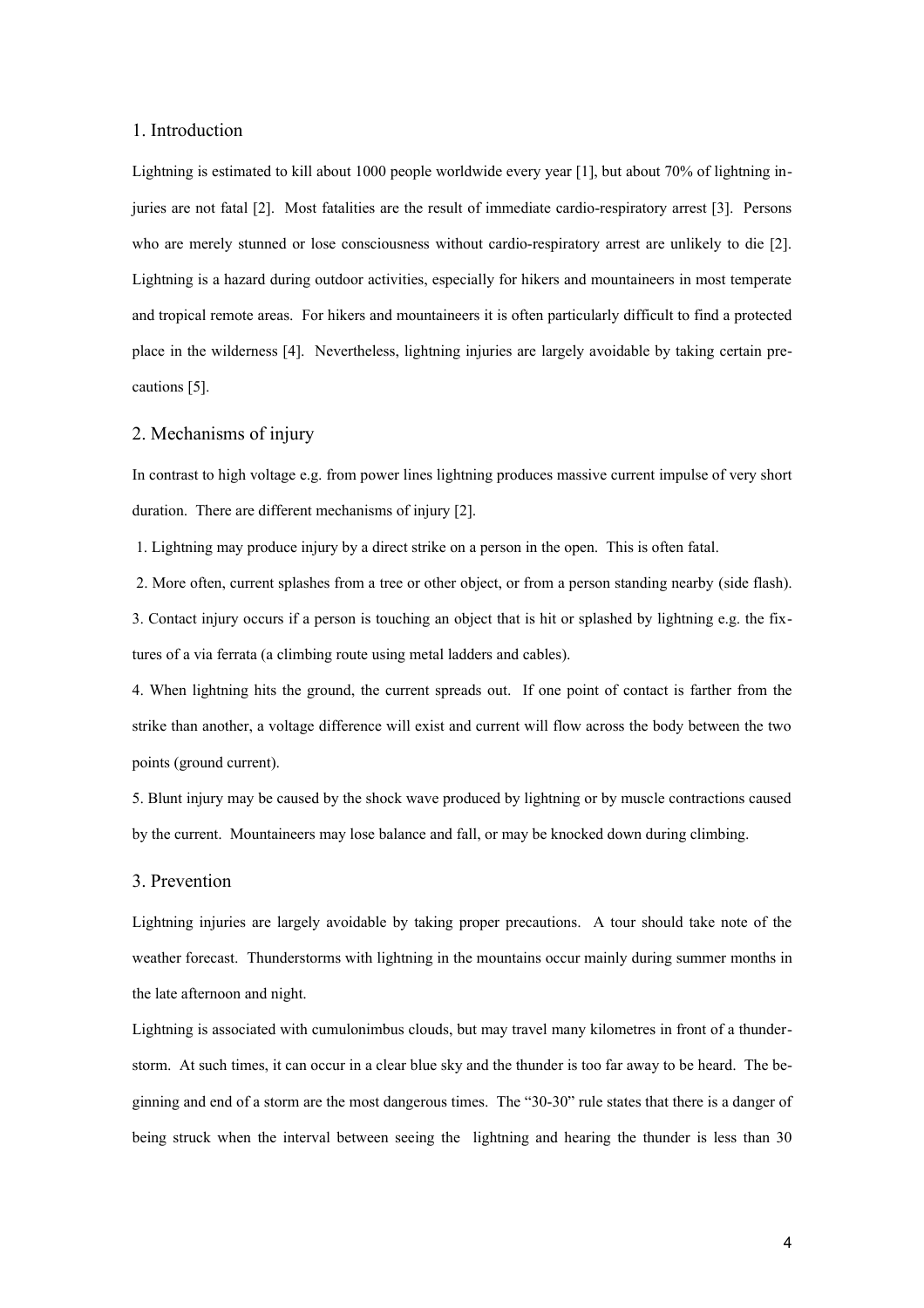seconds (flash-to-thunder time) and that one should not continue climbing until 30 minutes have elapsed after seeing the last lightning and hearing the last thunder [6].

The best place to shelter during a lightning storm is in a hut or mountain refuge, away from open doors or windows. Sheltering in small, open huts may increase risk from side flashes. Tents do not provide protection; metal support poles may act as lightning rods. Large caves and valleys are protective, but small caves, overhangs and wet stream beds may be more dangerous than open areas.

If caught in the mountains, stay off ridges and summits and stay away from single trees, power lines and ski lifts. Close to a wall there is a relatively safe triangle, where the safe distance equals the height of the wall. In order to avoid the risk of ground currents, a distance of at least 1 m away from the wall should be maintained.

In a forest, a low area with small trees is safer than a clearing. In the open, crouch with the feet or knees together and keep contact with the ground over as small an area as possible to minimise injury from ground current. Sitting on a dry pack or dry rope may also help to avoid ground currents. Do not lie flat. Metal does not attract electricity, but it is a good conductor. Any conductor carried above the shoulder level, significantly increases the chances of a direct hit. Metal poles, e.g. skis, ice-axe, ski-poles or an antenna on the rucksack may act as lightning rods.

Mobile phones and radios should be stored in the centre of the rucksack to protect them from electrical discharge. All metal objects (carabiners, crampons, ice-axe, anchors, ski poles etc.) should be removed and stored away. There is an increased risk (including burns) if there is contact with metal. Lightning currents can follow ropes, especially if they are wet. To prevent blunt trauma, the helmet should not removed and the mountaineer should always stay belayed (attached to a safety rope), especially when abseiling (descending an anchored rope). On a via ferrata, move as quickly as possible away from wire ropes and iron ladders. A person, who feels his or her hair stand on end, or skin tingle, should immediately crouch with feet together. Crackling noises or visible glow (St. Elmo's fire) also indicate an imminent lightning strike.

If a group of people is exposed, they should stay apart, to reduce the number injured by ground current and side flashes between persons. Organisers of events in mountainous areas should have a lightning safety policy with the authority to stop or postpone the event, according to the "30-30" rule [7]. The use of lightning detectors may give advance warning.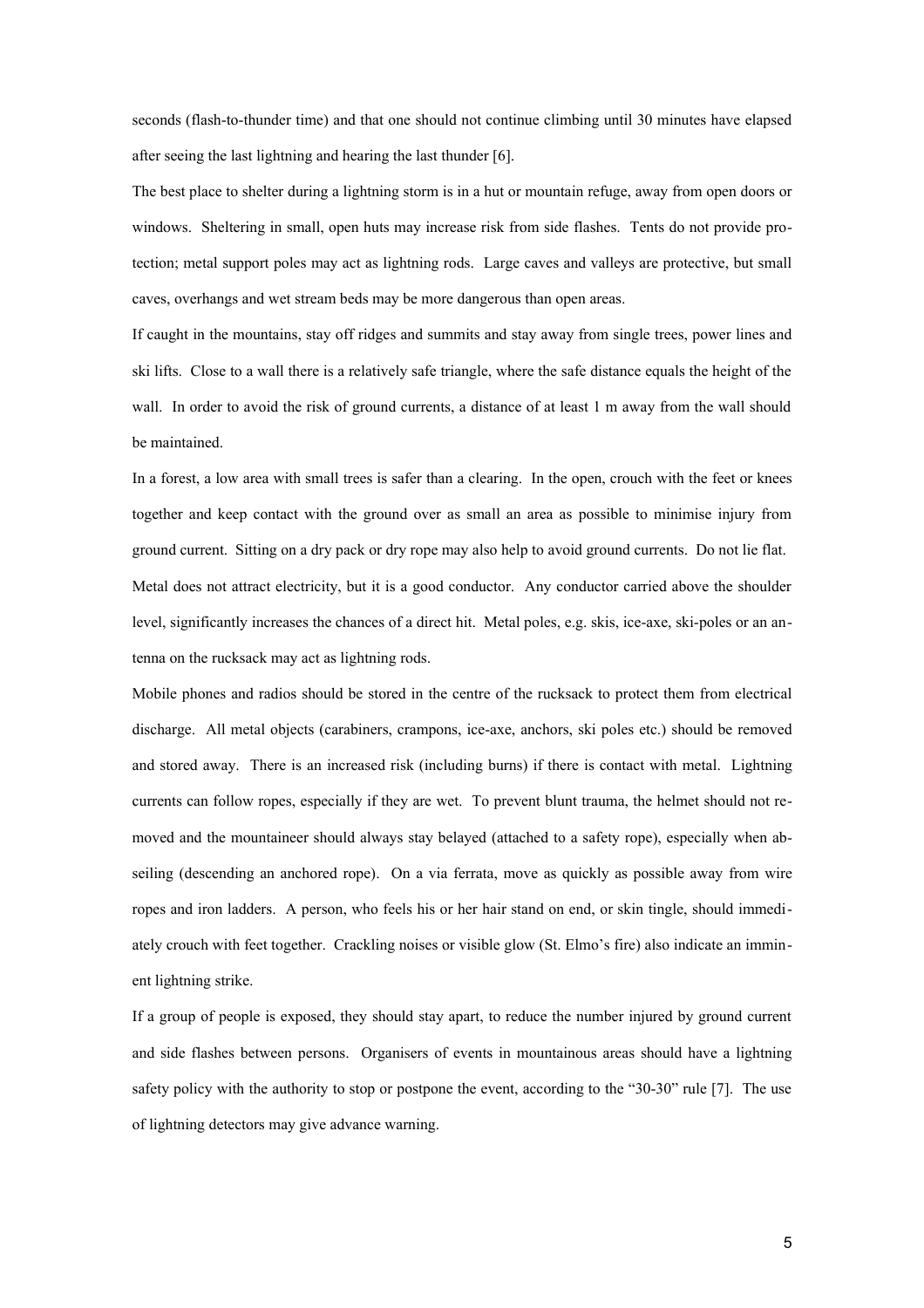#### 4. Injuries due to lightning

Direct lightning injuries are caused by high voltage, heat production, and explosive force [8]. The most important cause of death is cardio-respiratory arrest produced by ventricular fibrillation or asystole [9]. Respiratory arrest may be prolonged (due to paralysis of the medullary respiratory centre) and lead to secondary cardiac arrest from hypoxia. A lightning strike may stop the heart by myocardial depolarization resulting in asystole. Spontaneous return of cardiac activity is the rule in this case if the patient's ventilation is maintained and severe hypoxia does not occur. Death or injury may arise from blunt trauma which may cause head injury, burns, fractures, neurological problems, contusions, tympanic membrane rupture, and haematological abnormalities, such as disseminated intravascular coagulation [10-12].

Neurological syndromes caused by lightning are usually temporary. These include mental confusion, amnesia, loss of consciousness, seizures, deafness [13], blindness [14], and paralysis [15]. Paralysis of the extremities caused by lightning, (keraunoparalysis) is not a neurological injury but is due to intense vasospasm which resolves within hours [16].

Burns may result from the direct effects of lightning or from heat and may be linear or punctate [17]. Feathering refers to skin markings caused by electron showers and is not a burn. It is diagnostic of lightning injury [18]. Because of the extremely short duration of the discharge (flashover), most burns are usually partial thickness ( $1<sup>st</sup>$  and  $2<sup>nd</sup>$  degree), in contrast to electrical injury. However entry and exit burns, which are full thickness, also occur.

#### 5. Differential diagnosis

The diagnosis is easy when there are thunderstorms and witnesses. If victims are found later, especially on sunny days without thunder, the diagnosis may not be clear [19]. Persons with linear or punctate burns or feathering should be treated as victims of lightning strike.

#### 6. Risk assessment and management during rescue operations

If the area where the victim is located is at high risk with a continuing thunderstorm, evacuation should be postponed. The rescuers need to decide whether evacuation of the casualty to an area of lesser risk is warranted. In this case, the victims should be moved as rapidly as possible to minimise exposure to lightning.

Air rescuers can be at high risk [20]. Airborne helicopters can be struck by lightning with disastrous effects. People can be struck while standing outside the aircraft [21].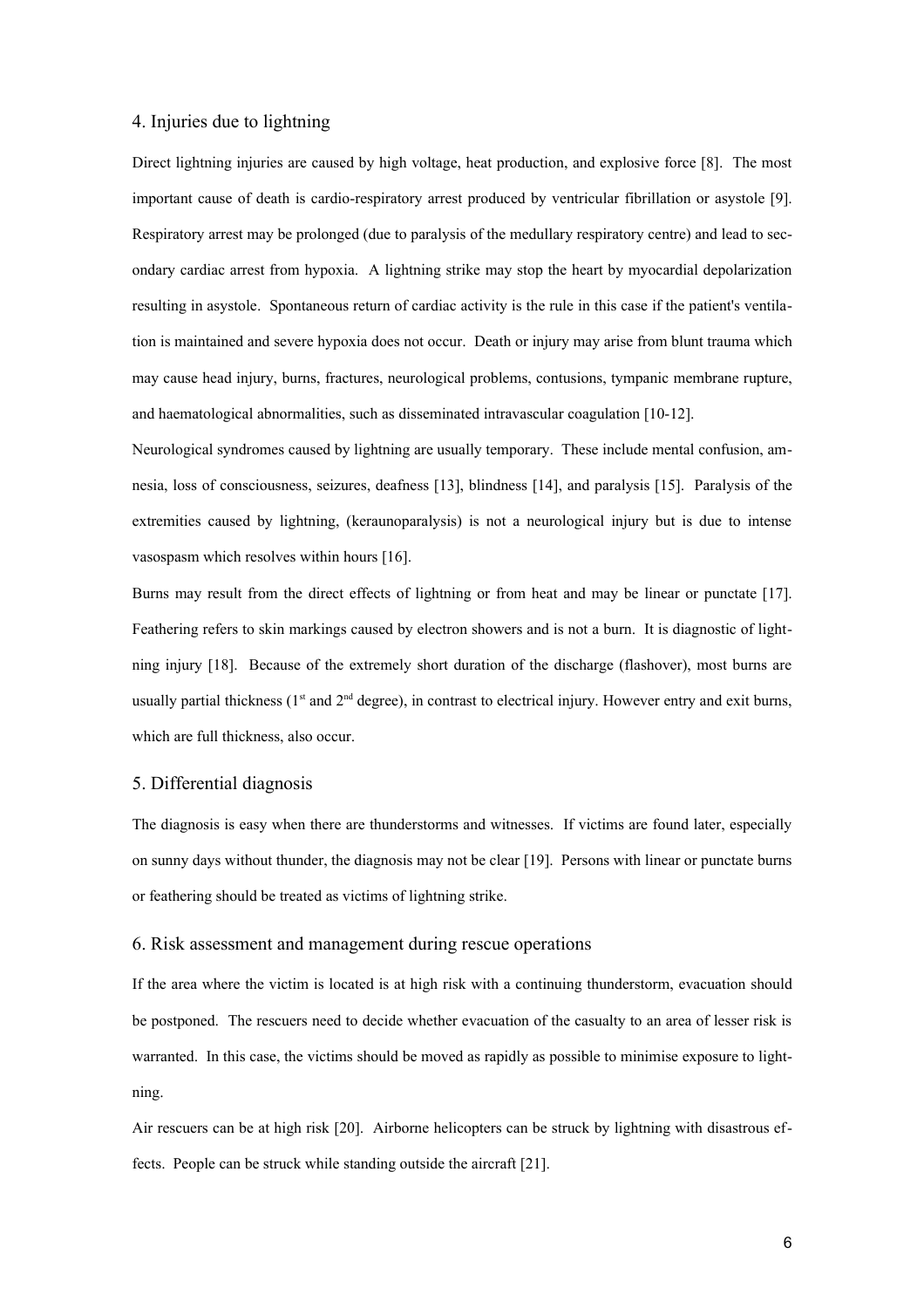#### 7. Assessment of the patient and on-site treatment

Cardiopulmonary activity should be assessed at the site of the accident. Emergency care begins with the ABCs – (Assessment) Airway, Breathing and Circulation [22]. If necessary, start Basic Life Support and Advanced Life Support according to international standards. This includes the use of an AED by lay-responders as soon as possible after the strike, if necessary [23]. Persons who are struck by lightning benefit from prolonged resuscitation efforts, since some cases survive after prolonged CPR without major sequelae [24].

The patient should be monitored with an ECG and pulse oximeter from the beginning. ALS guidelines should be followed. Spinal immobilisation may be required during evacuation and treatment.

Neurological assessment is important. Dilated or non-reactive pupils should never be used as a poor prognostic sign or as a criterion for brain death in a lightning victim.

The amount of external damage does not predict the severity of internal injuries. Serious sequelae, such as seizures, may be delayed for several hours, and all patients should be transported to hospital and admitted for observation, even if they appear well.

#### 8. Special triage considerations

One single lightning bolt can strike two or more persons simultaneously if they stay in a group. In contrast to other triage situations with trauma casualties, where victims presenting with vital signs are given priority for emergency treatment and patients in cardio-respiratory arrest are delayed, the rule in lightning strikes is to "resuscitate the apparently dead first" [2]. The normal triage rules for trauma patients do not apply to non-breathing lightning victims. Ventilatory support is often all that is required. If rescue breathing is not administered until spontaneous respiration resumes, death is likely from hypoxia and secondary cardiac arrhythmias.

#### 9. Lightning myths

The following statements are not true.

- It is dangerous to touch a lightning victim.
- Lightning never strikes the same place twice.
- Lightning always hits the highest object [25].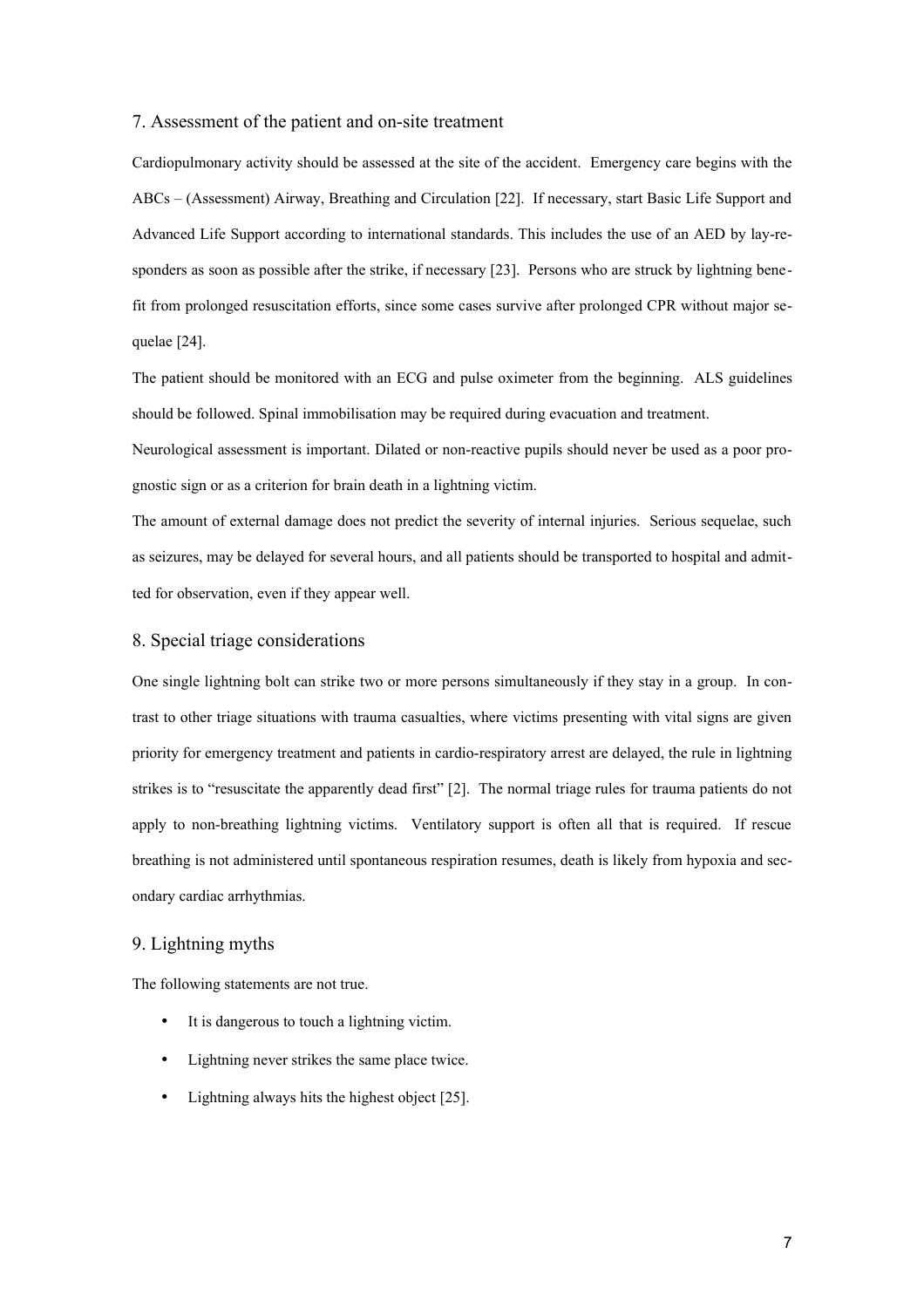#### Acknowledgements

These recommendations have been discussed and approved at the ICAR-MEDCOM meetings 2003 in Erjavceva Hut, Slovenia and in Coylumbridge, Scotland by the following members: Hermann Brugger (President, I), Giancelso Agazzi (I), Borislav Aleraj (CR), Jeff Boyd (CA), Roberto Buccelli (I), Giovanni Cipolotti (I), Tore Dahlberg (N), Florian Demetz (I), Bruno Durrer (CH), John Ellerton (GB), Fidel Elsensohn (A), Pawel Jonek (PL), Sylveriusz Kosinski (PL), Kovacs Tim (USA), Xavier Ledoux (F), Peter Mair (A), Harald Oschmalz (A) (on 14/3), Walter Phleps (A), Peter Rheinberger (FL), Dario Svajda (HR), David Syme (GB), Iztok Tomazin (SLO), Ken Zafren (USA), Gregoire ZenRuffinen (CH), Igor Zulian (HR). They have been also discussed and approved at the UIAA-MEDCOM meeting 2003 in Copenhagen, Denmark by the following members: Bruno Durrer (President, CH), Henrik Hansen (DK), Buddha Basnyat (Nepal), Jim Milledge (UK), Thomas Kuepper (D), Conxita Leal (ES), Michiro Nakashima (J), Conrado Angelini (I), John Holmgren (S), Paul Dobbelaar (NL), Volker Schoffl (D), Ivan Rotman (CZ), Christian Schlegel (CH), Jalalaldin Shahbazi (Iran), Hamid Mosaedlan (Iran), Heleen Meijer (NL), David Hillebrandt (GB).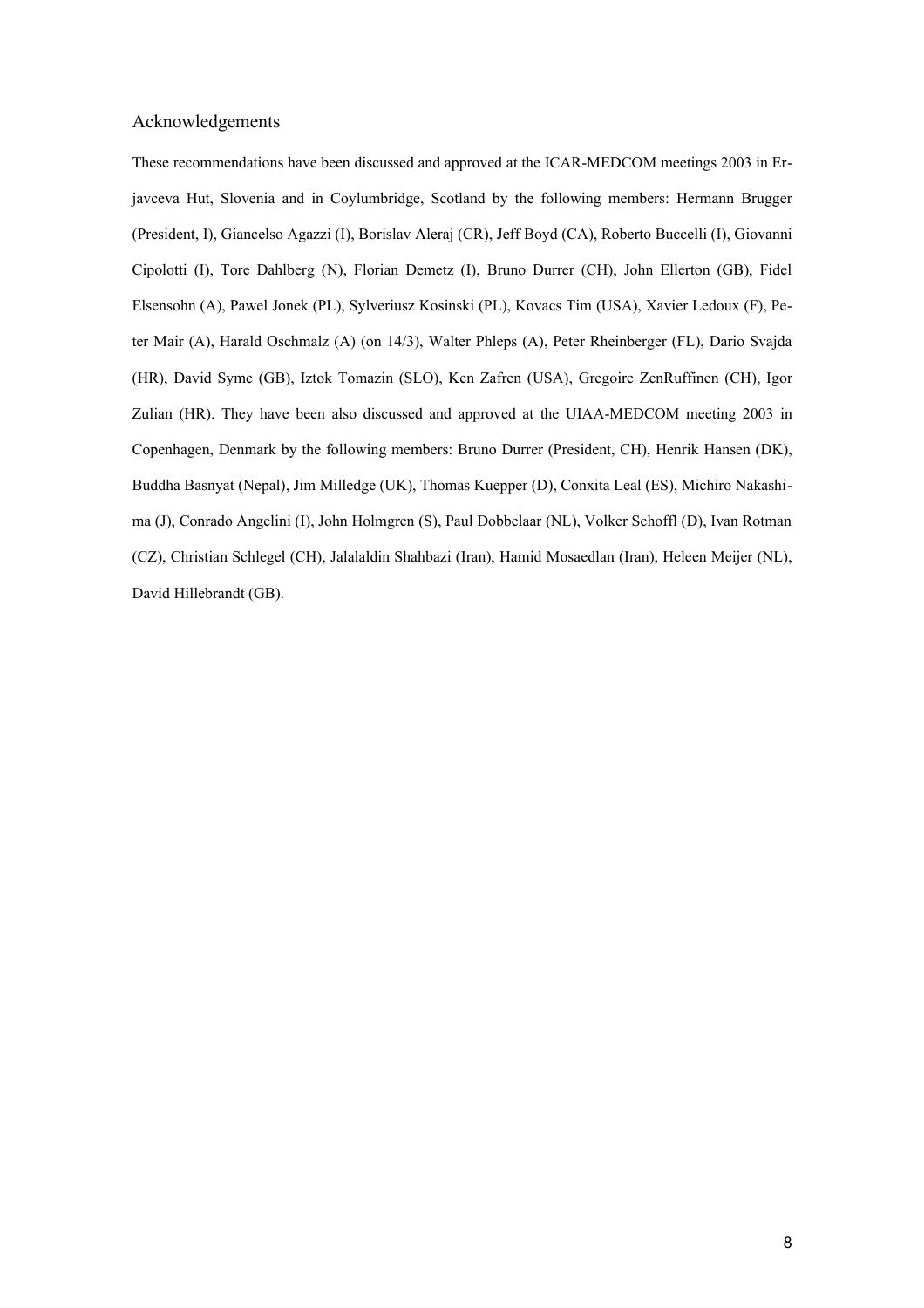#### References

- [1] Lightning-associated deaths-United States, 1980-1995. MMWR Morb Mortal Wkly Rep 1998;47:391- 4.
- [2] Cooper MA, Andrews CJ, Holle RL, Lopez RE. Lightning injuries In Auerbach PS, editor. Wilderness Medicine. 4<sup>th</sup> ed. St. Louis: Mosby; 2001. p.73-110.
- [3] Forgey WW. Wilderness Medicine, Beyond first aid. 5<sup>th</sup> ed. Guilford: Globe Pequot, 1999:204-6.
- [4] Marsigny B, Lecoq-Jammes F, Cauchy E. Medical mountain rescue in the Mont-Blanc massif. Wilderness Environ Med 1999;10:152-6.
- [5] Durrer B, Hassler R. Lightning accidents in the Swiss Alps, Proceedings ISMM/UIAA/ICAR Congress. Chamonix, 1994.
- [6] Holle RL, López RE. Updated recommendations for lighting safety 1998. Bulletin of the American Meteorological Society 1999;18:2035-41.
- [7] Makdissi M, Brukner P. Recommendations for lightning protection in sport. Med J Aust 2002;177:35- 7.
- [8] Cherington M. Lightning injuries. Ann Emerg Med 1995;25:517-9.
- [9] Zack F, Hammer U, Klett I, Wegener R. Myocardial injury due to lightning. Int J Legal Med 1997;110:326-8.
- [10] Conrad L. Clinical update on lightning injuries. Wilderness Environ Med 1998;9:217-22.
- [11] Cooper MA. Emergent care of lightning and electrical injuries. Semin Neurol 1995;15:268-78.
- [12] Fahmy FS, Brinsden MD, Smith J, Frame JD. Lightning: the multisystem group injuries. J Trauma 1999;46:937-40.
- [13] Cankaya H, Egeli E, Evliyaoglu Z. Hearing loss caused by lightning strike: case report and review of the literature. J Otolaryngol 2002;31:181-3.
- [14] Grover S, Goodwin J. Lightning and electrical injuries: neuro-ophthalmologic aspects. Semin Neurol 1995;15:335-41.
- [15] Cherington M, Yarnell PR, London SF. Neurologic complications of lightning injuries. West J Med 1995;162:413-7.
- [16] Kleinschmidt-DeMasters BK. Neuropathology of lightning-strike injuries. Semin Neurol 1995;15:323-8.